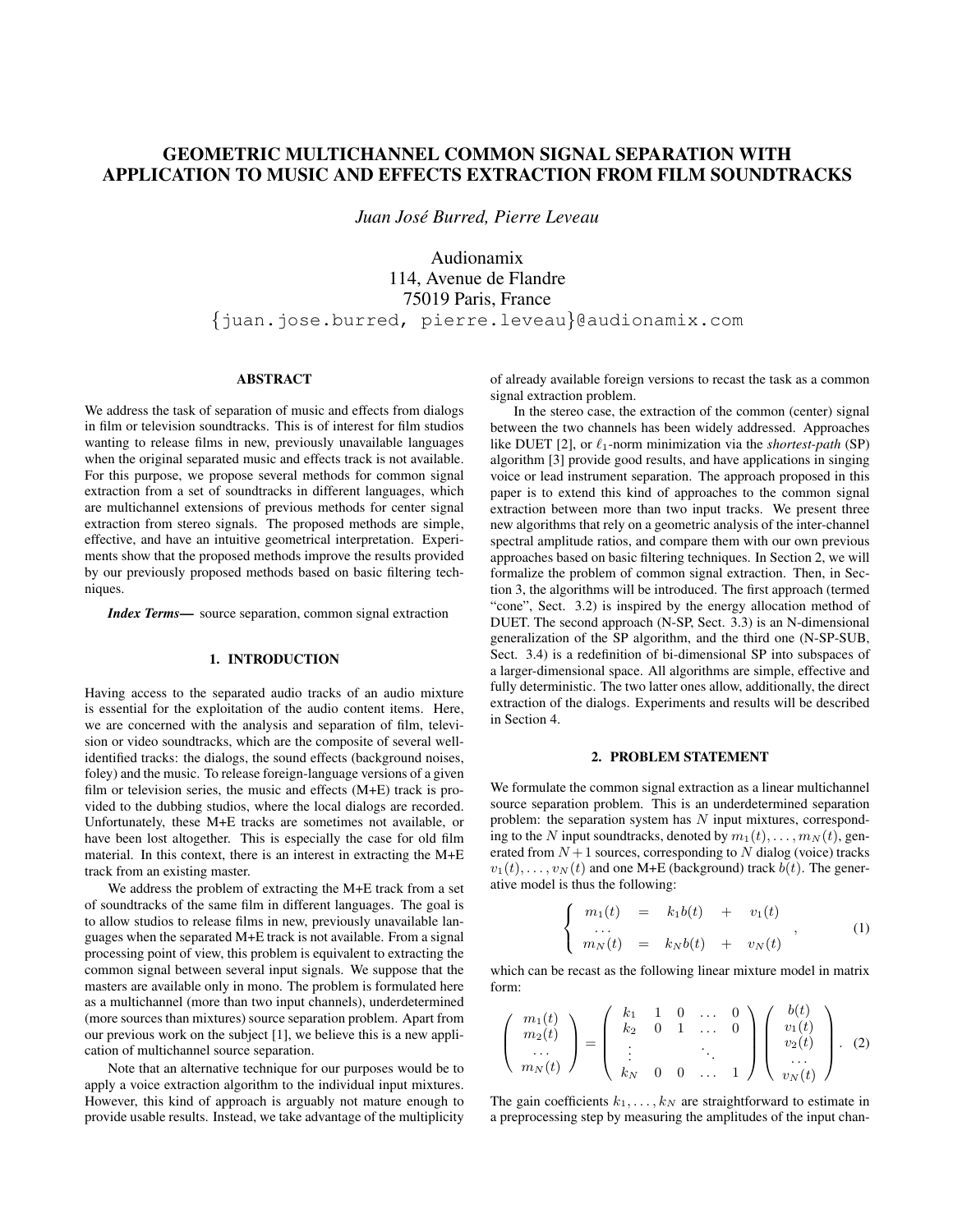nels in portions where no dialog is present in any language. Thus, we can assume for simplicity  $k_1 = k_2 = \ldots = k_N = 1$  and we can define the mixing matrix **A** of size  $N \times (N + 1)$  as

$$
\mathbf{A} = (\mathbf{w}|\mathbf{I}),\tag{3}
$$

where  $\mathbf{w} = (1, 1, \dots, 1)^T$  denotes an N-element column unit vector, I denotes an  $N \times N$  identity matrix and | denotes horizontal concatenation. This formulation differs from a general linear mixture model in the fact that one source,  $b(t)$ , is always assumed to be located at the center, and in the sparsity of the mixing matrix.

If we state the problem in a sparse representation context, we suppose that the sources are represented in a space where a few of their elements are non-zero. In that case, the elements of each source have a weak probability to be common to one of the other sources. The elements of the representation that are close to w will be components most probably belonging to the common signal, the others will be allocated to the channel-specific signals. This principle will be exploited in the methods presented here.

The use of the linear model of Eq. 1 implies that the M+E tracks have to be identical among all foreign language versions, up to a gain factor. This is a simplification, since this is not always the case in reality. This study does not address the equalization differences that can be applied to the M+E tracks, nor the temporal desynchronization issues that occur when the soundtracks have been digitalized from magnetic tapes. It is thus supposed that a preprocessing has been applied to compensate these issues and to approximate the linearity of the mixing. A preprocessing block aimed at aligning and equalizing input tracks was presented in our previous work [1].

# 3. ALGORITHMS

In this work we present the comparative evaluation of 5 methods for extracting the common signal  $b(t)$ , and in some cases the dialog signals  $v_i(t)$ , from the linear mixture model of Eq. 2. Two of the methods were already presented in a previous work [1] and will be summarized in the following section. The three other approaches are novel: the first (cone) is based on an extension of the DUET algorithm [2] and the two others (N-SP, N-SP-SUB) on an extension of the SP algorithm [3]. Other variants have been developed using other signal processing frameworks [4, 5].

For all algorithms, a time-frequency (t-f) representation, in our case a Short-Time Fourier Transform (STFT), is performed on every input signal. It is widely known that the STFT increases the representation sparsity of speech and music signals, and is thus beneficial for geometric approaches such as ours, relying on the clustering of t-f bins around certain directions. More specifically, the STFT increases the disjointness of the mixture, which can be measured in terms of approximate W-Disjoint Orthogonality (WDO) [2], meaning that most t-f bins are assumed to be contributed mainly by a single source. The STFT yields a tensor representation of the multichannel input signal of dimension  $T \times F \times N$ , where T is the number of time frames and  $F$  the number of frequency bins. The algorithms that are described here aim at generating the t-f representation of the common signal, and eventually the channel-specific signals. Because of the linearity of the STFT, the mixture model of Eq. 2 is still valid in the t-f domain. The proposed algorithms operate on the collection of  $F\times T$  vectors of  $N$  -dimensional t-f points.

The geometric methods will be graphically illustrated for  $N =$ 3, in which case the second to last columns of matrix A (Eq. 3) are the canonical vectors defining the orthogonal axes  $e_1, e_2, e_3$  spanning the space and the vector w (first column) corresponds to the

bisector vector of the first quadrant, equidistant from all three space axes (see Figs.  $1(a) - 1(c)$ ).

# 3.1. Previous approaches: minimum and median filtering

In [1], we presented two methods for common signal extraction based on basic filtering techniques. Both were based on assuming a high sparsity and statistical independence of the speech signals. This means that, with a high probability, a certain bin of the mixture at a certain frame will belong to the M+E track. The probability distribution among the channels will be very peaky around the M+E value, with outliers when a dialog is present. A median filter of the STFT amplitudes, robust to outliers, is thus an appropriate choice, which constitutes our first method.

An alternative is to simply take the minimum among the STFT amplitudes. For that, one can assume that, given several observations of the same t-f bin, the most likely to correspond to the common M+E track will be the one with the smaller energy. In spite of the simplicity of this assumption, the minimum method works reasonably well, especially for lower number of channels, as was confirmed by the experiments.

## 3.2. Closest source energy allocation ("cone method")

This method relies on the full allocation of each t-f point of the Ndimensional input signal to the closest signal based on their relative amplitudes on each channel. This relates to the DUET method when only the amplitudes are taken into account to compute the direction of the point, the delay being discarded [6]. In DUET, a certain maximum angle around the central vector w defines the tolerance about the non-orthogonality of the t-f support of the common signal. Here, we extend that notion replacing the tolerance angle by a tolerance *solid angle* between the amplitude vector of a given t-f point v and the central vector w. In other words, the t-f points that are allocated to the common signal lay inside a cone (for  $N = 3$ ) or inside a hypercone (for  $N > 3$ ) with a given aperture angle  $\theta$  and whose center axis is defined by  $w$  in the N-dimensional space (Fig. 1(a)). Analytically, a t-f point  $\bf{v}$  is assigned to the common signal given an aperture angle  $\theta$  if

$$
\arccos\frac{\langle \mathbf{w}, \mathbf{v} \rangle}{\|\mathbf{w}\| \|\mathbf{v}\|} < \theta. \tag{4}
$$

It should be noted that the maximum angle that can be set is  $\arccos \frac{1}{\sqrt{N}}$ , which is the angle between a canonical vector and w. Obviously, the performance of this method will depend on the aperture angle  $\theta$ , which will be tested as a parameter in the experimental evaluations of Sect. 4.

Once selected by Eq. 4, instead of taking the magnitude of vector v as the contribution to the common source, as was done in the original DUET method [6], we take the orthogonal projection of v upon the central axis of the cone w, denoted by  $P_w\{v\}$ , in order for the distance to the center to have an influence on the energy allocation:

$$
P_{\mathbf{w}}\{\mathbf{v}\} = \langle \mathbf{w}, \mathbf{v} \rangle \frac{\mathbf{w}}{\|\mathbf{w}\|} = \left(\frac{1}{\sqrt{N}} \sum_{i=1}^{N} u_i\right) \mathbf{w}.
$$
 (5)

#### 3.3. N-dimensional shortest path (N-SP)

This method relies on an extension of the SP algorithm as proposed in [3]. In the original method, every bi-dimensional t-f bin point is allocated to the 2 closest sources, and the contribution to each source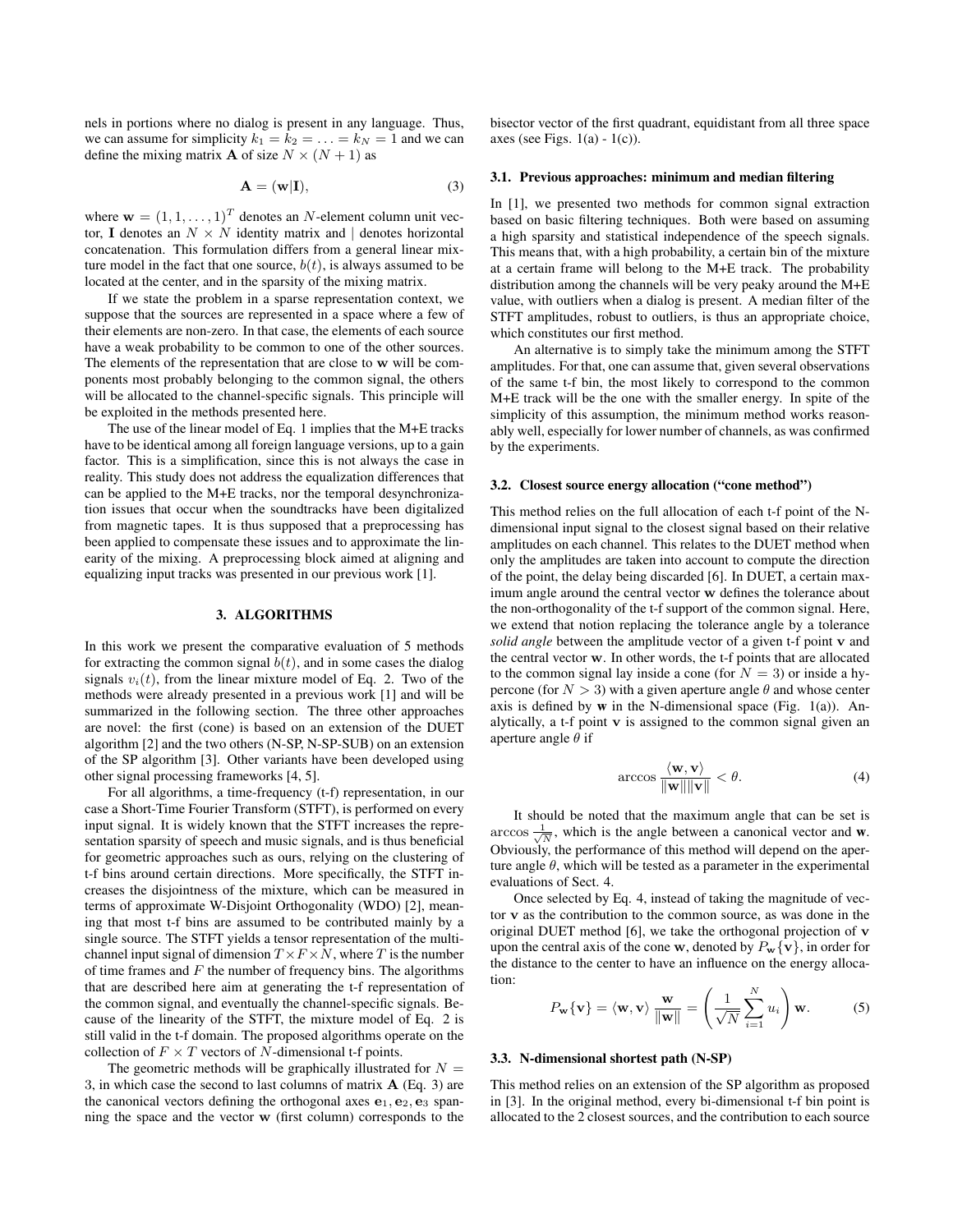

(a) Cone method. The cone section denotes the maximum tolerance angle for a bin to be assigned to the center source.

(b) N-SP: N-dimensional shortest path decomposition.

(c) N-SP-SUB: subspace projection onto a plane, followed by a bi-dimensional shortest path decomposition.

Fig. 1. Illustration of the geometric separation methods for  $N = 3$ . Vectors  $e_1, e_2, e_3$  represent the input mixtures and output dialogs, central vector w represents the output M+E track. The contribution of the t-f bin to each output source is denoted by the bold segments on the axes.

is computed using a shortest-path decomposition along the axes defined by those two sources. A shortest-path decomposition is a nonorthogonal projection consisting on finding the set of vectors along the considered axes that sum up to the point v under consideration.

In its N-dimensional version (N-SP), the first step of this method is to create the vector set S composed of the  $N-1$  vectors from the set  $\{e_1, e_2, \ldots, e_n\}$  closest to v plus the w vector, creating the  $N \times$ N reduced mixing matrix  $A_{\rho}$ . Once selected, w is decomposed onto the  $N$  selected vectors, by inverting the determined linear separation sub-problem:

$$
\begin{cases}\n\mathbf{c}_{i \in S} = \mathbf{A}_{\rho}^{-1} \mathbf{v} \\
\mathbf{c}_{i \notin S} = 0\n\end{cases}
$$
\n(6)

where  $c_{i \in S}$  is the vector of contributions to the sources whose index  $i$  correspond to the axes selected in set  $S$ . The projection corresponding to w is the amplitude of the common signal for the given t-f point, and the values of the other vector components are the amplitude of the channel-specific signals. Thus, this method outputs both the M+E and the dialogs.

Geometrically, the N-SP method corresponds to decomposing a vector v into the contributions along the edges of a parallelepiped for  $N = 3$  (see Fig. 1(b)) and of a parallelotope for  $N > 3$ . It is easy to show that, when extracting the M+E track, the N-SP method is equivalent to the min method.

#### 3.4. N-dimensional shortest path with subspace projections (N-SP-SUB)

The last proposed method is also related to the bi-dimensional SP algorithm, but from a different point of view. Instead of generalizing the dimensionality of the decomposition, we propose as an alternative to recast an N-dimensional SP decomposition into a lowerdimensional SP decomposition by projecting the original data into subspaces of lower dimensionality  $2 \leq M \leq N - 1$ . By choosing an appropriate target dimensionality  $M$ , we gain control of the trade-off between interferences from other sources and amount of artifacts introduced by the zeros in Eq. 6. The orthogonal projection of an N-dimensional vector **v** onto a lower-dimensional subspace  $T$ of dimension M spanned by the columns of the  $N \times M$  matrix  $S_{\rho}$ 

is given by

$$
P_{\mathcal{T}}\{\mathbf{v}\} = \mathbf{S}_{\rho}(\mathbf{S}_{\rho}^{T}\mathbf{S}_{\rho})^{-1}\mathbf{S}_{\rho}^{T}\mathbf{v}^{T}.
$$
 (7)

An illustration of this idea is shown in Fig. 1(c), where the original 3-dimensional bin has been orthogonally projected onto the bidimensional subspace (plane) spanned by its two closest vectors, and then subjected to a SP decomposition. In general, after subspace projection, the vector will be subjected to an M-SP decomposition, as described in the previous section.

## 4. RESULTS

In order to evaluate the 5 presented methods, a collection of 15 sets of synchronized soundtrack excerpts were created: 5 of them containing 3 languages, 5 containing 4 languages and 5 containing 5 languages (Spanish, French, Italian, Japanese and German). Each set of mixtures was created by linearly mixing a short M+E fragment with each of the dialog fragments. All sound files were sampled at 48 kHz and, for the STFT analysis, a Hamming window of 80 ms with an overlap factor of 75% was used. A website with sound examples of separation results is available<sup>1</sup>.

Evaluation is based on a set of well-known objective measures given the separated sources, namely the Source to Distortion Ratio (SDR), which can be considered the overall performance measure, the Source to Interferences Ratio (SIR), which measures the leakage of the unwanted sources into the desired sources, and the Source to Artifacts Ratio (SAR), which measures the distortion not due to interferences, as implemented in the BSS EVAL toolbox [7].

The average results across mixture sets and, in the case of the extracted dialogs, across the different languages, are shown in Tables 1 to 3, which show the mentioned measures in  $dB \pm$  standard deviation. In addition, the performance of the cone method was tested as a function of the aperture angle  $\theta$  (Fig. 2). For the cone method, the values shown in the tables correspond to the maximum SDR attained in the aperture angle tests, as shown by the curves. For the N-SP-SUB method, the target dimensionality chosen was  $M = N - 1$ .

A first general observation from the results is that the gain in performance of the geometric methods, and in particular of the N-

<sup>1</sup>http://research.audionamix.com/gcss icassp2011